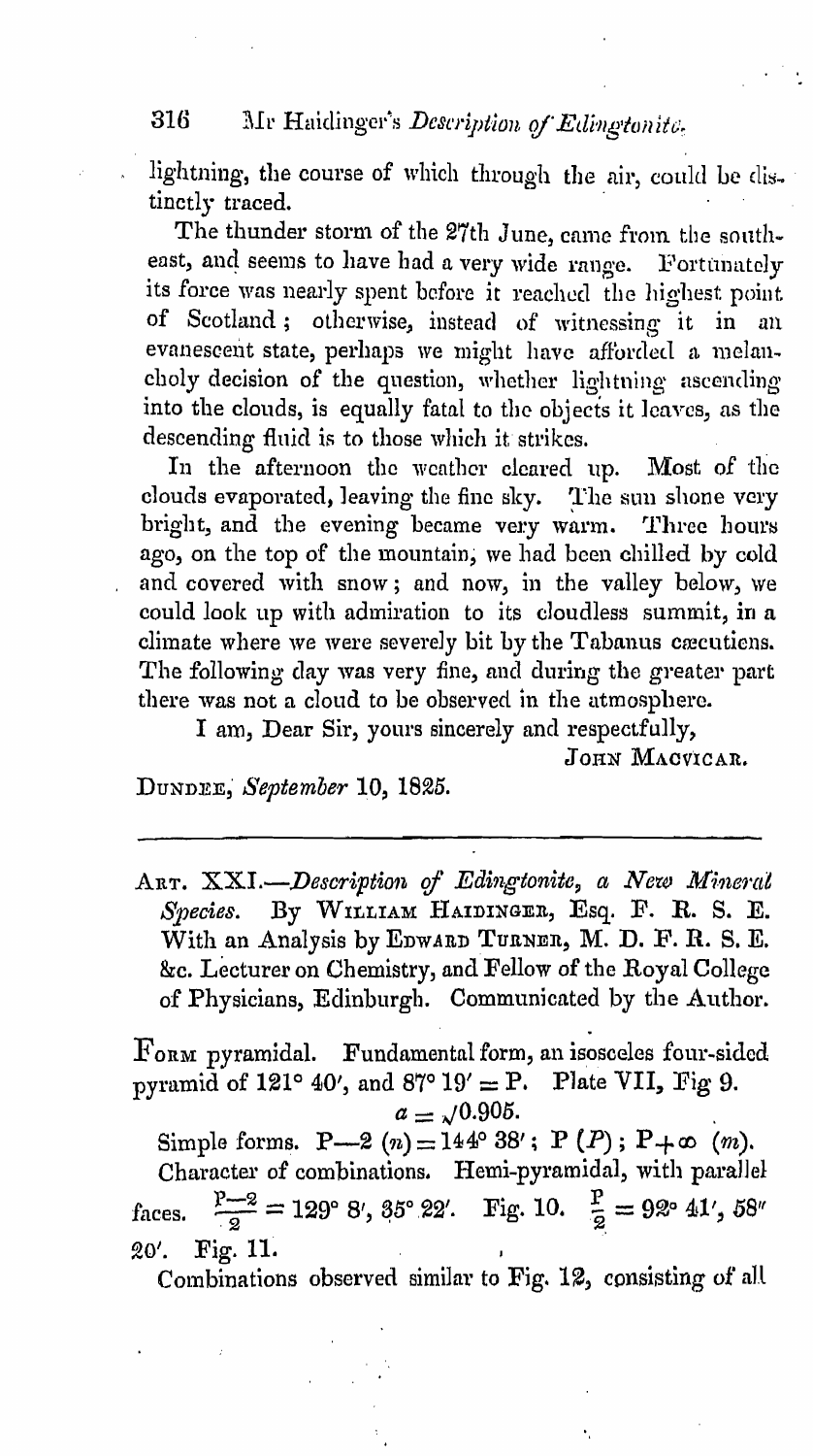the foregoing simple forms, and to Fig 13, which, moreover, contains the alternating faces of a very flat four-sided pyramid,  $p, p$ , which allows of no measurement.

Cleavage. Pretty distinct, parallel to the rectangular foursided prism, *m*. In other directions, there is small and imper-<br>fect conchoidal fracture: sometimes it is uneven. Surface of fect conchoidal fracture; sometimes it is uneven.  $\frac{P}{\tilde{\varphi}}$  and P+ $\infty$  generally smooth, the other faces curved and without lustre.

Lustre vitreous. Colour greyish-white. Semi-transparent, generally only translucent. Streak white.

Brittle. Hardness =  $4.0 \ldots 4.5$ , nearer the latter. Sp. gr.  $= 2.710$ , of a number of small crystals, forming together,  $\tilde{243}$ milligrammes.

### *Observations.*

1. Among a great number of interesting minerals from the neighbourhood of Glasgow and Dumbarton, in the possession of Mr Edington of Glasgow, with the inspection of which I have been lately gratified, I observed some crystals disposed in the cavities of Thomsonite, which at first I expected would belong to that species; but I soon found that their faces could not be identified with those mentioned in the descriptions of it, as given by Messrs Brooke\* and Phillips.  $+$  Mr Edington had the kindness of entrusting me with the only specimen of the substance which I could discover in his collection, and to which the preceding description refers. It is in compliment to that gentleman that the name of Edingtonite is here proposed for designating the species.

2. The regular forms of Edingtonite, even if we do not attend to the interest attached to every novelty, are highly deserving of notice on account of their forming the only second instance, among natural crystals, of hemi-pyramidal forms with inclined faces; the first example observed being the spcries of pyramidal copper-pyrites. Hemi-pyramidal forms are in general very rare; the pyramidal scheelium-baryte of Mohs, (tungstate of lime,) is the only well authenticated instance

· • *Ann. 'If* I~llil*..* vol. xvi. }" 193.

 $t$  Mineralogy, p. 39.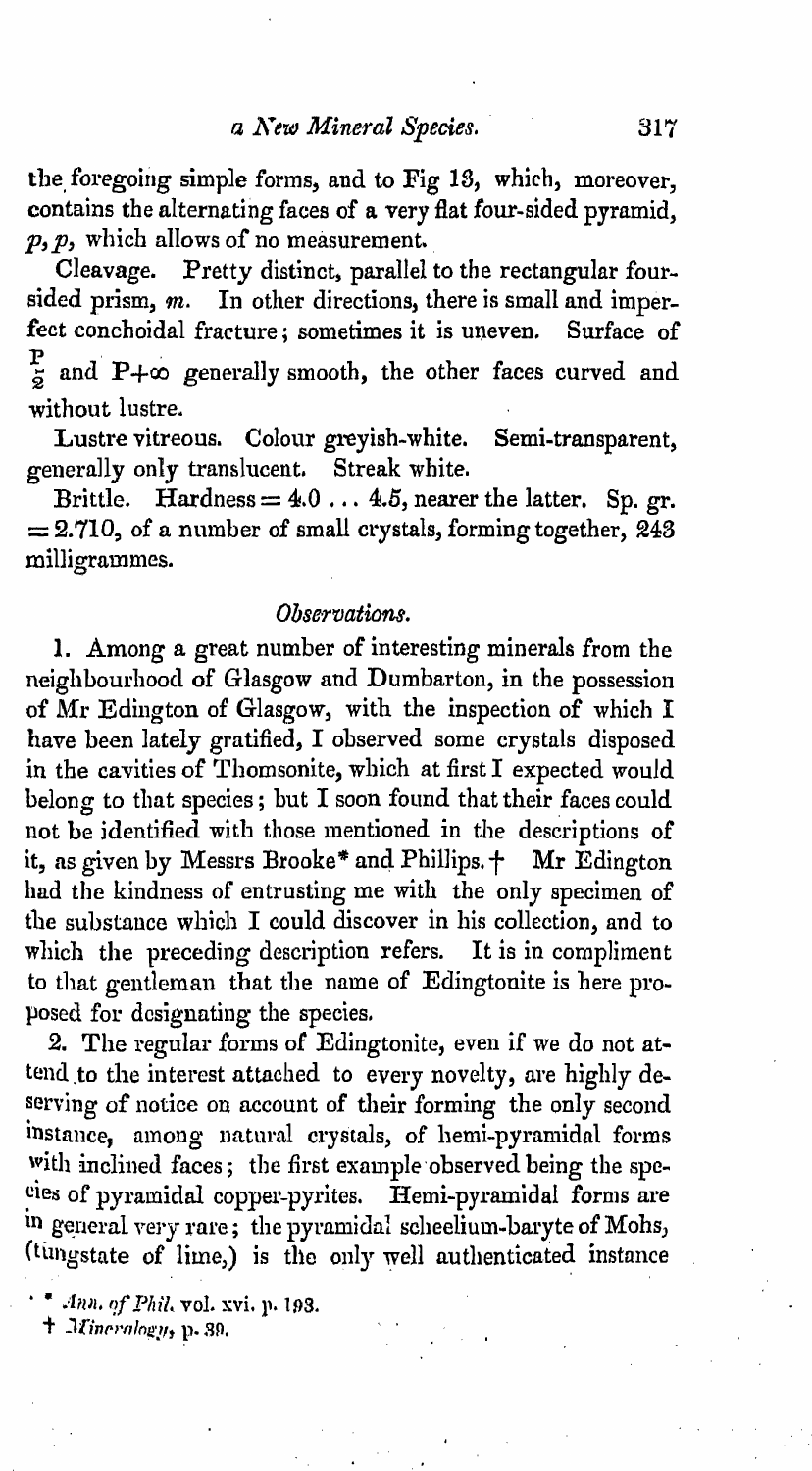# Mr Haidinger's Description of Edingtonia.

of such as have parallel faces. Perhaps pyramidal felspar also belongs to this class. There is a variety of it in the possession of Mr Nordenskiöld, from Pargas in Finland, which shows the form represented, in Fig. 14, having only one of the apices disengaged.\* This kind of distribution of faces is, however, quite different from that in the Edingtonite, from which it likewise considerably differs in its angles, though the specific gravity of the two substances, and their cleavage, are nearly the same.

3. Edingtonite occurs in crystals, the largest about two lines in diameter, implanted upon crystallized Thomsonite, in the Kilpatrick hills, near Glasgow. It is accompanied by calcareous spar, and a curious variety of harmotome, (the paratomous Kouphone spar of Mohs,) in twin crystals, of the form Fig. 15. In these, the faces of the four-sided pyramids, visible in most other crystals, have entirely disappeared, and the re-entering angles at the summit are produced solely by the faces of a horizontal prism. It may be considered in this respect as the last term of a series of varieties, some of whose members were first described by Professor Weiss.<sup>+-</sup> The crystals of the Edingtonite itself are far from possessing such a degree of perfection, that the angles given above could be regarded as anything more than approximations, although their general form is well defined. They resemble greatly certain varieties of prehnite and felspar, but we must wait for the discovery of other varieties of it, which may afford a more extensive knowledge of the species, to enable us to determine the genus in the Order Spar of the system of Mohs. to which it might be referred.

## Analysis of Edingtonite.

It yields water when exposed to heat, and becomes at the same time opaque and white. Before the blow-pipe it fuses into a colourless glass, though a pretty strong heat is necessary for that purpose.

Muriatic acid acts upon it, separating silica in a gelatinous

† Magazin der Gesellschaft naturforschender Freunde zu Berlin. viil. 33.

318

<sup>\*</sup> Mohs' Treatise on Mineralogy, Transl. vol. ii. p. 265.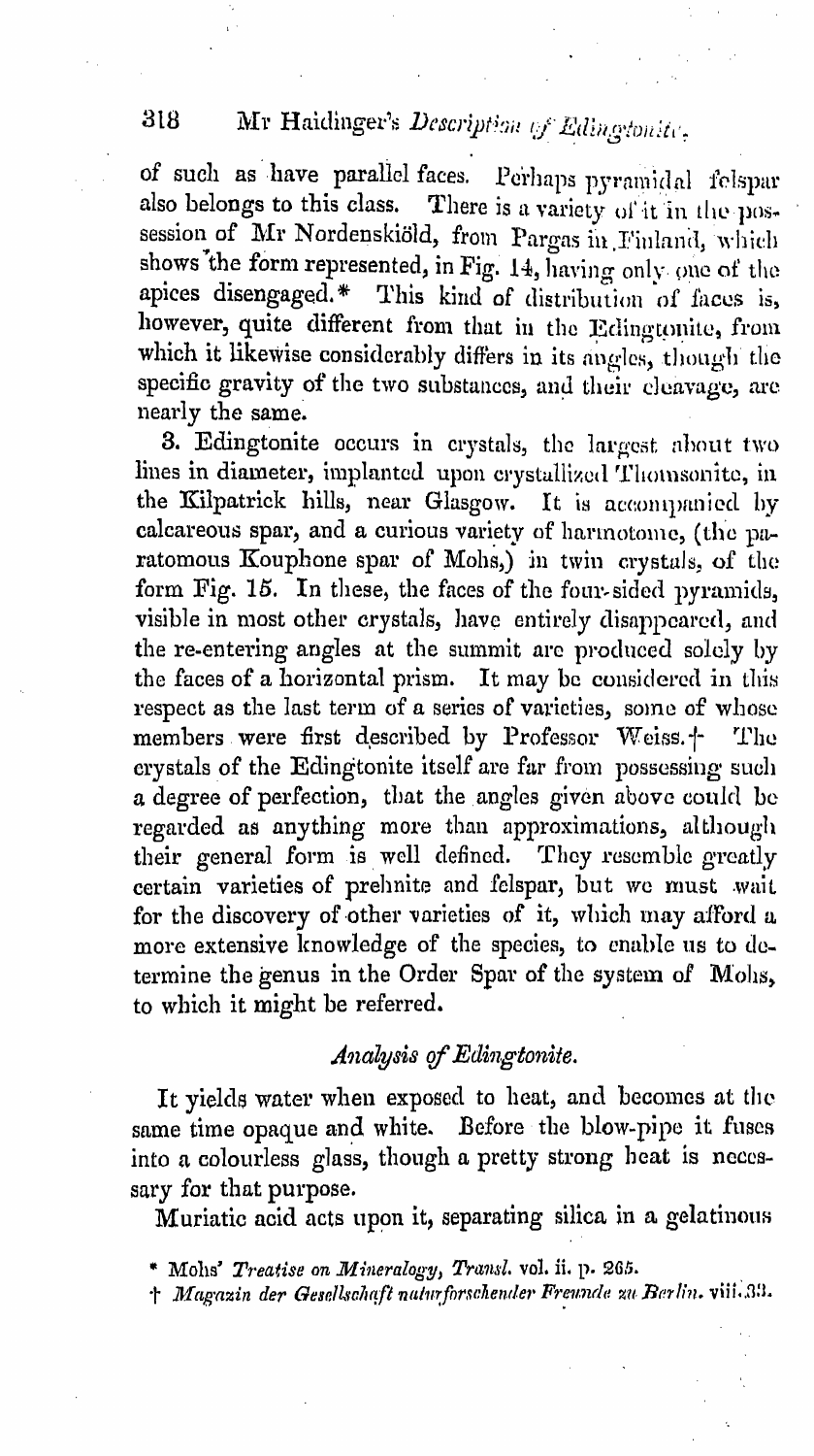### *a Ncte Mineral Species.* **319**

state; but the action did not appear sufficiently perfect for the purpose of analysis.

2.365 grains of the mineral (the whole quantity in my possession) were heated to redness, and lost 0.815 of a grain, or 13,319 per cent. of water of crystallization.

The residual  $2.05$  grains, which crumbled easily into powder, were mixed with six grains of carbonate of soda, and kept at a red heat during half an hour. The ignited mass was quite white, and had not fused. Dilute muriatic acid dissolved the whole of it, except a few flocculi of silica. The solution was brought to dryness, and the silica, after being collected on. a filtre and heated to redness, weighed 0.89 of a grain, which is 35.09 per cent.

The solution, thus freed from silica, was treated with a slight excess of carbonate of soda at a boiling temperature, when a white precipitate subsided. It was digested in pure potash, to dissolve any alumina that might be present, and the alkaline solution, when boiled with an excess of muriate of ammonia, yielded a portion of alumina, which, after exposure to a white heat, weighed  $0.655$  of a grain, being  $27.69$  per cent.

The matter which did not dissolve in potash proved to be an earthy carbonate; for it dissolved with effervescence in muriatic acid. On neutralizing the solution exactly, and adding oxalate of ammonia, a white precipitate subsided, which yielded 0.3 of a grain, 12.68 per cent. of pure lime.

To the solution, after the separation of lime, carbonate of ammonia and phosphate of soda were added. No precipitate formed, and hence no magnesia was present. Iron and manganese were likewise absent.

The Edingtonite hence contains,

" :

| Silica,  |    |                | 35.09 |
|----------|----|----------------|-------|
| Alumina, | à. |                | 27.69 |
| Lime,    |    | $\blacksquare$ | 12.68 |
| Water,   |    | . .            | 13.32 |
|          | ٠  | ٠              | 88.78 |

As the various substances found to exist in this mineral do . not account for the quantity submitted to analysis, it doubt-

. The simulation of the simulation of the simulation of the simulation of the simulation of the simulation of the simulation of the simulation of the simulation of the simulation of the simulation of the simulation of the